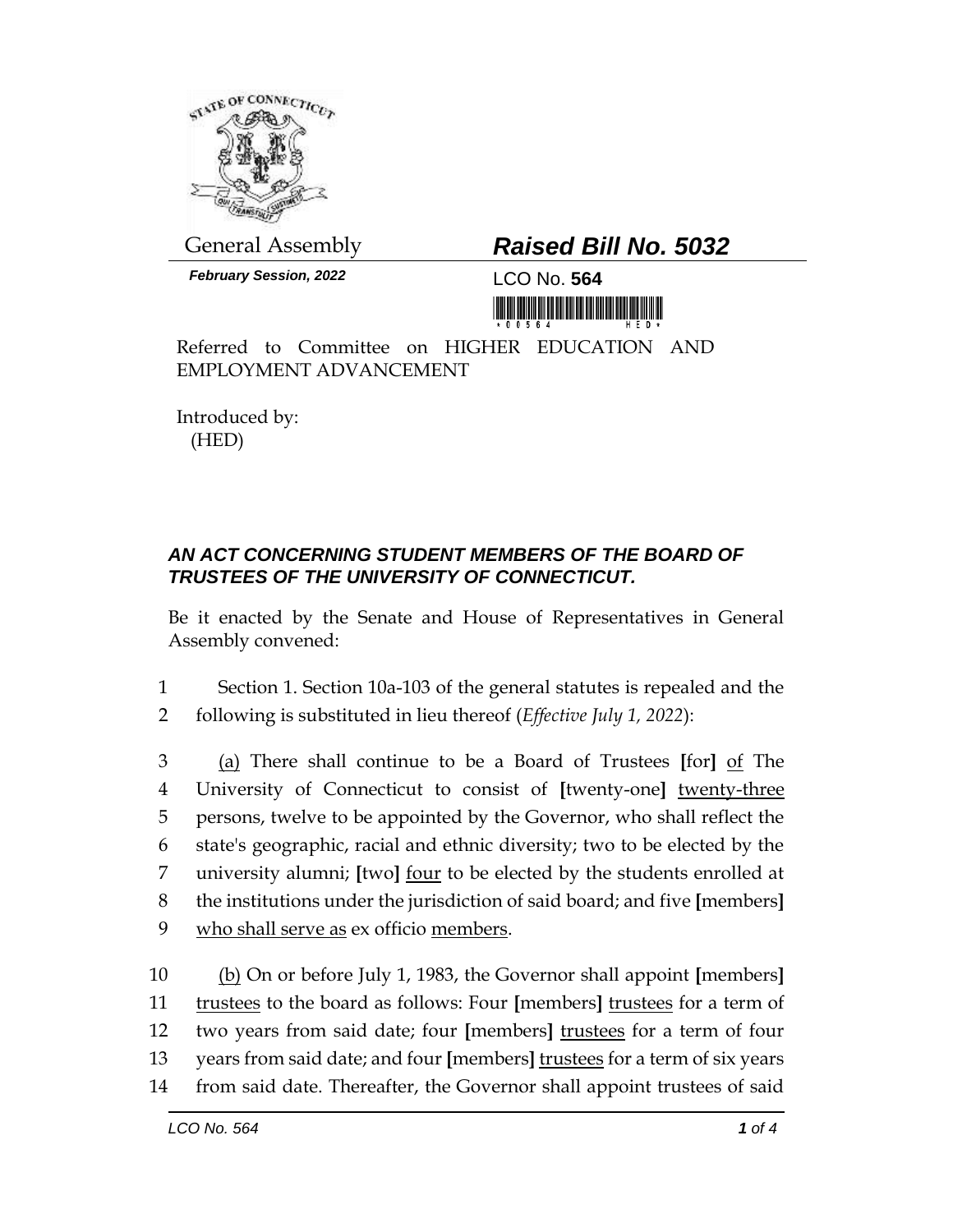university to succeed those appointees whose terms expire, and each trustee so appointed shall hold office for a period of six years from the first day of July in the year of his or her appointment, provided two of the trustees appointed for terms commencing July 1, 1995, and their successors shall be alumni of the university, one of the trustees appointed for a term commencing July 1, 1997, and his or her successors shall be such alumni and one of the **[**members**]** trustees appointed for a term commencing July 1, 1999, and his or her successors shall be such alumni.

 (c) The Commissioner of Agriculture, the Commissioner of Education, the Commissioner of Economic and Community Development and the chairperson of The University of Connecticut Health Center Board of Directors shall be, ex officio, members of the board of trustees. The Governor shall be, ex officio, president of said board.

 (d) The graduates of all of the schools and colleges of said university shall, prior to September first in the odd-numbered years, elect one trustee, who shall be a graduate of the institution and who shall hold office for four years from the first day of September succeeding his or her election. Not less than two or more than four nominations for each such election shall be made by the alumni association of said university, provided no person who has served as an alumni trustee for the two full consecutive terms immediately prior to the term for which such election is to be held shall be nominated for any such election. Such election shall be conducted by mail prior to September first under the supervision of a canvassing board consisting of three members, one appointed by the board of trustees, one by the board of directors of the alumni association of the university and one by the president of the university. No ballot in such election shall be opened until the date by which ballots must be returned to the canvassing board. In such election, all graduates shall be entitled to vote by signed ballots which have been circulated to them by mail and which shall be returned by mail. Vacancies occurring by death or resignation of either of such alumni trustees shall be filled for the unexpired portion of the term by special election, if such unexpired term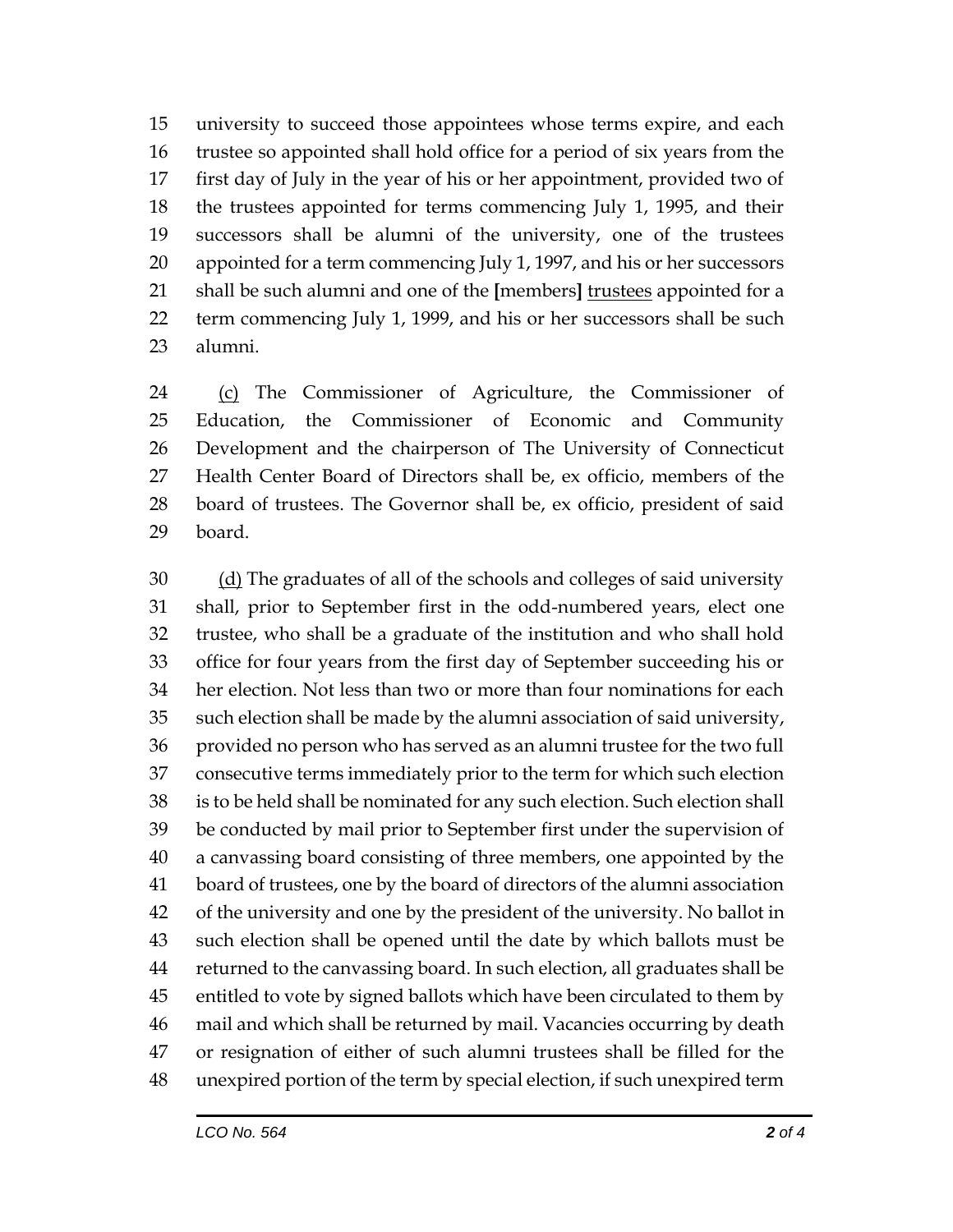is for more than eighteen months. When the unexpired term is eighteen months or less, such vacancy shall be filled by appointment by the board of directors of said alumni association.

 (e) On or before November 1, 1975, the students of The University of Connecticut shall, in such manner as the board of trustees of said university shall determine, elect two trustees, each of whom shall be enrolled as a full-time student of said university at the time of his or her election. One such **[**member**]** trustee shall be elected for a term of one year from November 1, 1975, and one for a term of two years from said date. Prior to July first, annually, until and including the election held on or before July 1, 2022, such students shall, in accordance with this section and in such manner as the board shall determine, elect one **[**member**]** trustee of **[**said**]** the board, who shall be so enrolled at said university at the time of his or her election and who shall serve for a 63 term of two years from July first in the year of his or her election. On or before July 1, 2023, such students shall, in accordance with this 65 subsection and in such manner as the board shall determine, elect three trustees, each of whom shall be enrolled as a full-time student at said university at the time of his or her election. One such trustee shall be elected for a term of one year commencing July 1, 2023, and the other 69 two trustees shall be elected for a term of two years from said date. On or before July 1, 2024, and annually thereafter, in accordance with this subsection and in such manner as the board shall determine, such students shall elect two trustees of the board who shall be enrolled as full-time students at said university at the time of their election and who shall serve for a term of two years from July first in the year of their election. The student **[**member**]** trustee elected to fill the term expiring on June 30, 2003, and the student trustee elected to fill the term expiring on June 30, 2024, and **[**such elected member's**]** their successors, shall be enrolled as a full-time undergraduate student at a school or college of the university and shall be elected by the undergraduate students of the schools and colleges of the university. The student **[**member**]** trustees elected to fill the term expiring on June 30, **[**2004**]** 2025, and **[**such elected member's**]** their successors, shall be enrolled as a full-time student in the School of Law, the School of Medicine, the School of Dentistry, the